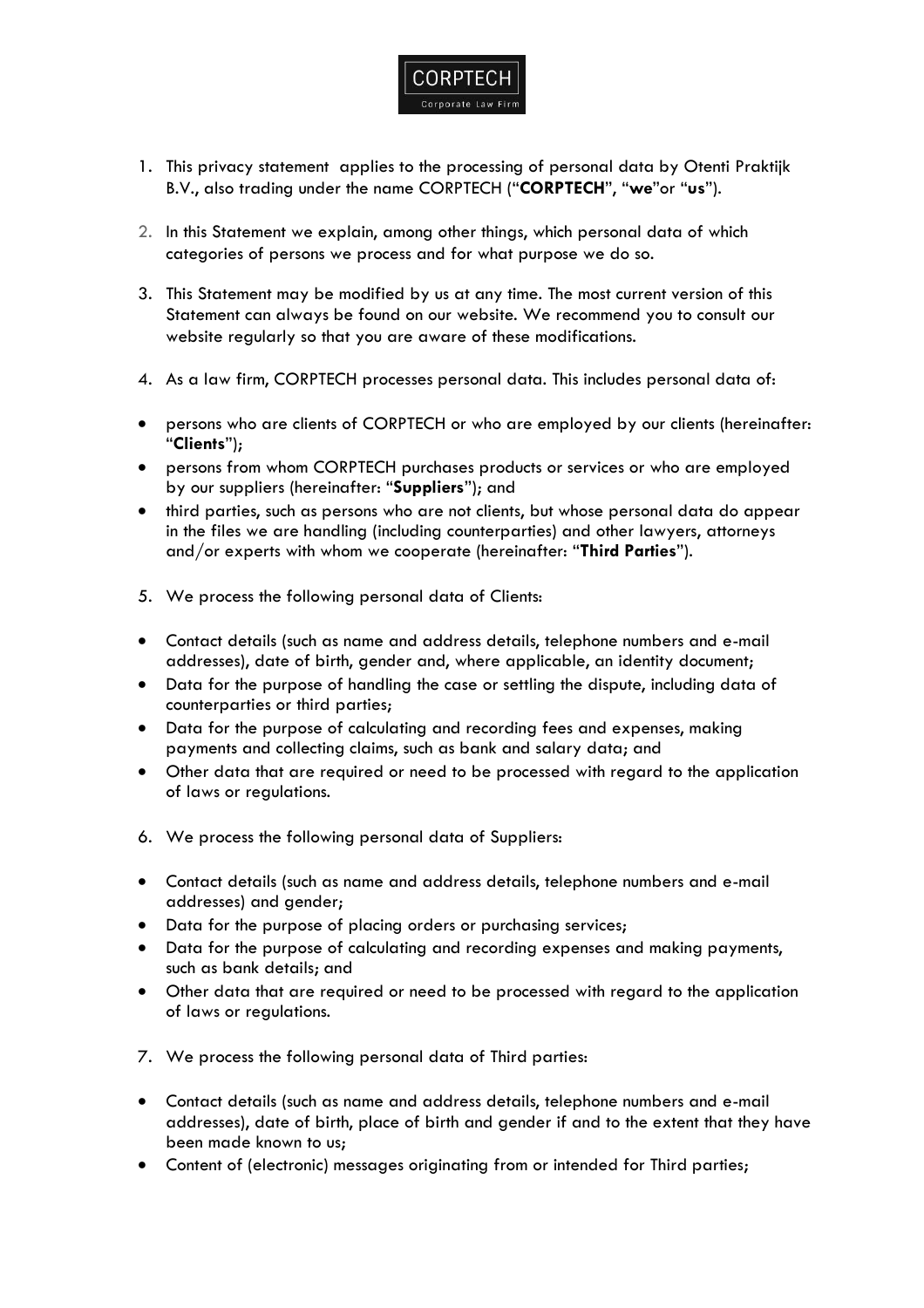

- Data for the purpose of calculating and recording fees and expenses, making payments and collecting claims, such as bank details; and
- Other data provided to us by Clients or other third parties or obtained from public sources in the context of the handling of a case.
- 8. If the processing of your personal data is based on consent, you have the right to withdraw this consent at any time. This does not affect the lawfulness of processing based on consent before this withdrawel.
- 9. We may share Clients' personal data with: personnel or executives involved in the handling of a case; Suppliers, such as external translation agencies; Third parties, such as counterparties, lawyers, attorneys and experts in connection with our services; and others, with consent of the Client, or if there is a legal obligation.
- 10. We may share Suppliers' personal data with: personnel or executives involved in the ordering or provision of services by the Supplier; and others, with consent of the Supplier, or if there is a legal obligation.
- 11. We may share Third parties' personal data with: personnel or executives involved in the handling of a case; Clients or other third parties, such as counterparties or other lawyers, in the context of our services; Suppliers, such as external translation agencies; and others, with consent of the Third party, or if there is a legal obligation.
- 12. In the event of the disclosure of personal data to another party, we will, if necessary, enter into a (data processing) agreement with that party, that meets all the requirements of the General Data Protection Regulation. We do not provide personal data to other parties for commercial purposes.
- 13. Sometimes we have to transfer personal data to a country outside the European Economic Area (EEA). For example when a judgment has to be enforced abroad or when we purchase services from Suppliers located outside the EEA. If such a situation arises and your personal data is transferred to a country which provides a lower level of protection for your personal data than countries within the EEA, we will put in place appropriate safeguards to protect your personal data, such as the conclusion of the EU Standard Contractual Clauses with the recipient of your personal data.
- 14. When processing personal data, we maintain at all times a level of security which, given the state of the art and the costs of implementation, is appropriate, among other things, to prevent unauthorised access, alteration, disclosure, loss or any other form of unlawful processing of personal data.
- 15. We do not retain your personal data longer than necessary for the purposes for which they are processed, unless the data must be kept longer in order to comply with legal obligations, such as a statutory retention period.
- 16. You have the right to request us access to (including a copy), rectify and/or delete your personal data, to restrict the processing of your personal data, as well as the right to